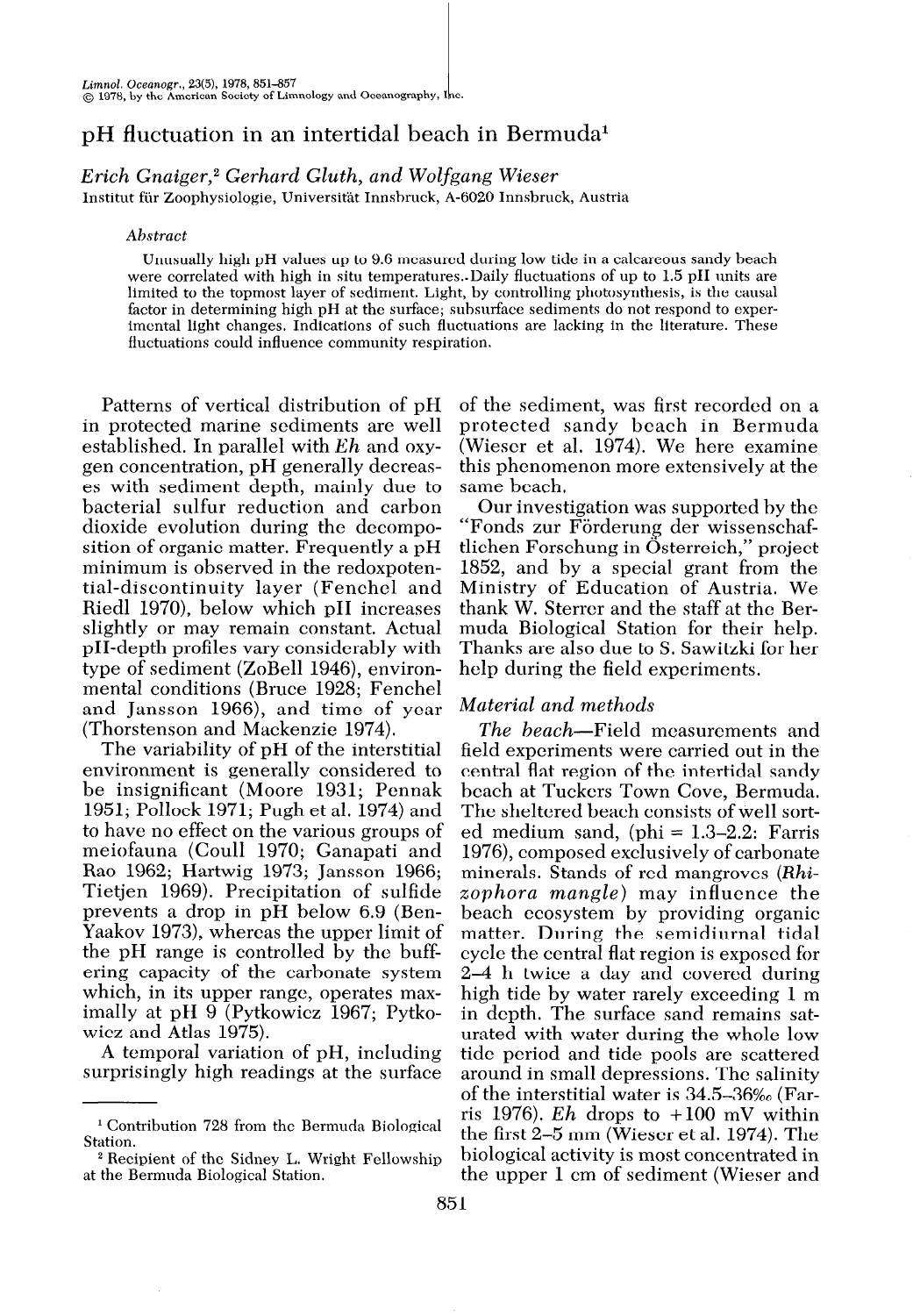Zech 1976). Our measurements were confined to fairly cloudless days to guarantee comparable conditions of solar radiation and to cancel out the effect of dilution of pore water by occasional rain showers.

Field measurements--pH was measured with a Radiometer specific ion meter (PHM 53) with a scale ranging from pH 0 to 10 and a smallest scale division of 0.1 unit. The spherical head of the glass electrode (Schott N 115) was 10 mm in diameter. A calomel half-cell (KCl, Schott B 281) served as reference. To cancel out the error of salt effects and to avoid long equilibration times (Pytkowicz et al. 1966), we calibrated the electrode system against open seawater (pH 8.2;  $27.5^{\circ}$ -29 $^{\circ}$ C) from outside the inlet of the bay. Therefore our data are more accurately interpreted as being the differences between the pH of surface seawater and that of sediment, but agreement with a two-point calibrated electrode (E. Hartwig pers. comm.; Hartwig et al. 1977) showed the error to be negligibly small. The temperature dependence of the sensitivity of the electrode system was <O.Ol pH unit per "C as determined experimentally and was not compensated for. The overall experimental error  $(\pm 0.1)$ pH unit) and the physical temperature coefficient of seawater of 0.01 pH unit per "C (Ben-Yaakov 1970; Gieskes 1969) lie within the range of ecological variability.

Temperature was measured simultaneously with pH using a mercury thermometer ( $0^{\circ}$ -60 $^{\circ}$ C) calibrated in 0.1 $^{\circ}$ C. Continuous temperature measurements were made with thermistors (YSI thermolinear 703,  $5^{\circ}$ -45 $^{\circ}$ C) embedded in 20cm-long Plexiglas tubes with a l-mmthick metal knob at the end. The signals of four probes were amplified, multiplexed, and recorded on a miniscript (Goerz) printing  $20^{\circ}$  to  $40^{\circ}$ C full scale, calibrated to 2% against a precision grade mercury thermometer.

In highly stratified sediments considerable pH gradients in the uppermost millimeters are to be expected. By using a IO-mm-diameter glass electrode one

takes advantage of the high potential stability but may fail to measure the true pH maximum at the very surface. However, when the glass electrode is pushed into the water-saturated sediment to a depth of about 1 cm, the head of the electrode obtains complete contact with the surface pore water carried down during inscrtion. Mixing with the interstitial water from slightly deeper levels and disturbance of the environment by the exposed electrode (e.g. light conditions) make long equilibration times unreliable. On the other hand, rapid equilibration of the proton activity between pore water and electrode is prevented by a film of water which forms over the electrode after washing with distilled water or seawater. Therefore we pushed the electrode into the sediment several times before commencing each series of 10 successive measurements in an area of about 10 cm in diameter. By this procedure, the surface pH at one spot  $(27.5^{\circ}C)$  averaged  $9.16 \pm 0.09$  (99% C.L.), while a mean of  $8.81 \pm 0.15$  was obtained when the electrode was rinsed with distilled water before each measurement. An even more pronounced error was observed when the electrode was rinsed with seawater. This cannot be avoided in measurements in the sublittoral or during high tide, when water covers the sediment. Therefore we restricted our measurements to periods of low tide when the sediment was not covered by seawater.

The variation within each series of 10 pH measurements, expressed as 99% confidence limits of the mean, is due partly to the horizontal microdistribution of pH within the prescribed area and partly to random errors in measurement (different depth of insertion, water contact, equilibration time). Horizontal variation of pH within the whole study area could not be quantified, as many related parameters change rapidly with time and it was impossible to obtain enough measurements at any one time (see Fig. 3).

Field and laboratory experiments—To compare the effect of different intensities of incident solar radiation on pH and temperature without interference with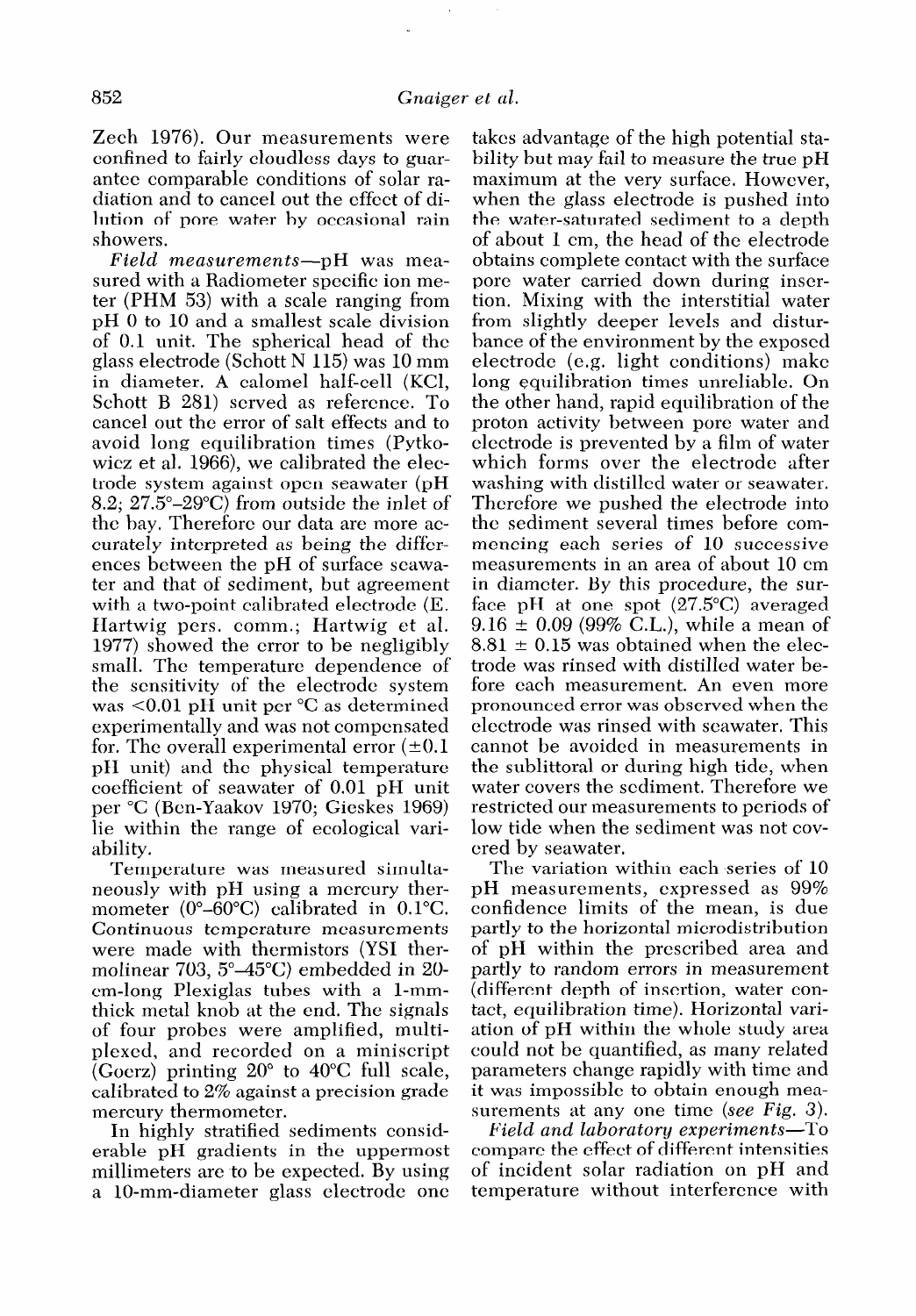

Fig. 1. Variation of pH with depth of sediment. 1—During daytime (values from Wieser et al. 1974); 2—evening, about 2 h after sunset (2030), single measurements in 2- and 4-cm depth; 3-night (0210). Horizontal bars represent 99% C.L. of means.

water and air exchange, we inverted a styrofoam box with two side walls removed over an area of sand in the flat region. This is referred to as shadow (s). All experiments simulated low tide conditions.

The laboratory experiments were conducted in a constant temperature room  $(20^{\circ}C)$  at the Bermuda Biological Station with sediments collected at the study site. A 10-mm layer of sand was put into glass jars; the dark jars were enclosed in aluminum foil, with care taken that the samples remained saturated with water. Six neon lights illuminated the jars from the top at a distance of 20 cm. The samples were heated by the electric light and cooled by a ventilator.

In discussing the laboratory experiments, we will consider only the trends of the pH changes, as no attempts were made to simulate natural light conditions.

# Results

Daily fluctuation and vertical distribution of pH-The pH of the surface sediment reaches maximum values, up to 9.6, at daytime low tide (Fig. 1). Shortly after sunset the pH decreases below that



Variation of pH of surface sand with tem-Fig. 2. perature. Vertical bars represent 99% C.L. of means of 10 successive pH measurements. Solid lineregression for daytime values:  $N = 270$ ;  $P < 0.001$ ;  $p\tilde{H} = 7.90 + 0.044 \times temp$  (°C). Dashed lineregression for values under shadow:  $N = 90$ ;  $P <$  $0.001$ ; pH<sub>s</sub> = 5.68 + 0.124 × temp. (°C). Regressions calculated with Bartlett's method of best fit (Simpson et al. 1960). Regression coefficients  $b$  (95% C.L., 0.034–0.054) and  $b_s$  (95% C.L., 0.079–0.173) are significantly different  $(P < 0.05, t$ -test). Increase of pH with temperature  $(=0.1 \text{ pH} \cdot \text{unit per } ^\circ\text{C})$  is also found in coastal waters and open oceans (Akaiyama et al. 1966; Ben-Yaakov and Kaplan 1968).

of seawater, and still lower readings are obtained during the night, when reducing conditions prevail up to the surface and the odor of hydrogen sulfide diffuses over the beach. Maximum daily fluctuations of up to 1.5 pH units are limited to the topmost 0.5 cm of sediment.

Correlation of pII with temperature *and light*—Correlations were highly significant between pH and temperature during low tide at midday (Fig. 2). Shadow inhibits the drastic rise of pH and keeps the temperature low (Table 1). Af-

Table 1. Means of pH and temperature of sediment surface during low tide, and effect of shading  $(s)$ . Variance includes variability in time and space.

| Date   | Ν   | рĦ   | .pH<br>99% C.L. | Temp<br>(°C) |
|--------|-----|------|-----------------|--------------|
| 5Sep   | 140 | 9.15 | $9.12 - 9.18$   | 30.06        |
| 5Sep.  | 40  | 8.74 | 8.68-8.80       | 26.48        |
| 16Sep  | 50  | 9.42 | $9.38 - 9.46$   | 32.22        |
| 16Sep. | 50  | 9.24 | $9.20 - 9.28$   | 27.38        |
| 30 Sep | 30  | 9.28 | $9.21 - 9.35$   | 27.83        |
| 1 Oct  | 50  | 9.40 | $9.37 - 9.43$   | 34.52        |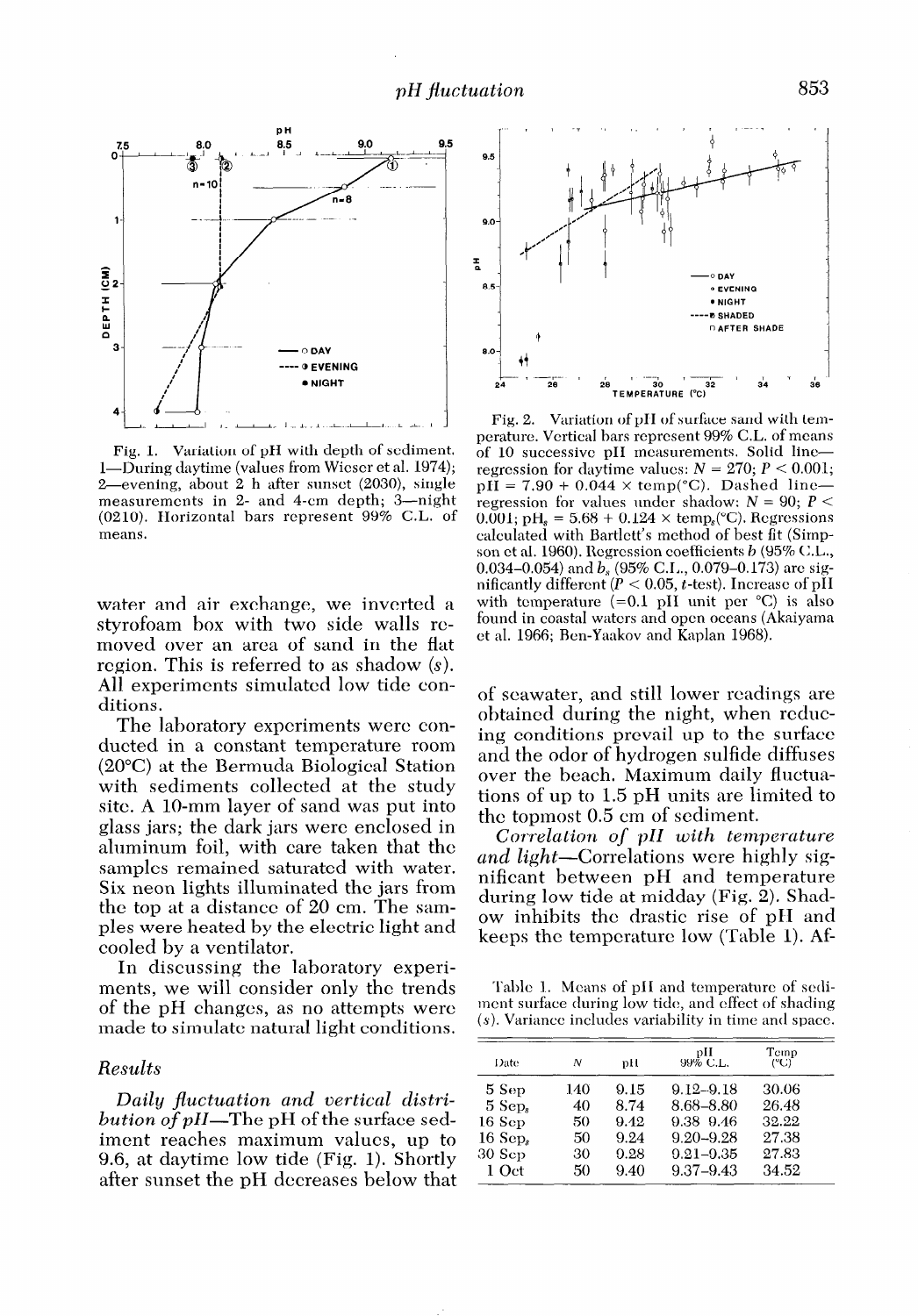

Fig. 3. Variation of temperature (a) and pH (b) with time during a low tide period at midday  $(+, \circ)$ ; dark bands indicate ranges), and effect of shadow (lower dark area); lines connect measurements under shade  $(*, \mathbb{Z})$  and after shade  $(+, \square)$  at the same patch. Water receded at 1240 hours and flooded at 1600 hours. See also Fig. 2.

ter removal of our "experimental cloud," pH and temperature increased simultaneously (Fig. 3).

Field and laboratory experiments-To show whether temperature, solar radiation, or a combination of both is responsible for the high pH values of surface sediments, we varied one of the two factors experimentally and held the other constant.

In one experiment in situ in which the



 $F: 4. Eif(x) \in \mathcal{C}_1$  of the pH  $\{x, y\}$  on  $\{x, y\}$  $\begin{bmatrix} 1 & 0 & 1 \end{bmatrix}$ , field experiment below the light below  $\begin{bmatrix} a & b & d \end{bmatrix}$  $(b)$ , field experiments. I—Dark bell jar; II—light bell jar; III-cooled jar; IV-reference jar. Darkened horizontal band circumscribes variability in situ. See also Fig. 2.



Fig. 5. Effect of temperature (a) and light on pI1 (b) in surface and subsurface sand (IO-cm depth). Darkened area: field measurements. An initial decrease of about 0.03 pH $\cdot$ min<sup>-1</sup> down to pH 8.5 was followed in a shaded place near the beach immediately after sampling. Open area: laboratory measurements. Dashed-dotted line-surface sand exposed to light; dashed line-dark surface sand  $(\blacksquare)$ subsequently exposed to light  $(\square)$ ; solid line-subsurface sand exposed to light  $(\nabla)$  and dark  $(\nabla)$ . See also Fig. 2.

conditions resembled those used in community respiration studies with light and dark bell jars, pH decreased by 0.6 pH units under the dark jar (Fig. 4, I) but remained constant under the light jar (Fig. 4, 11).

In order to lower temperature without interfering with solar radiation, we partially immersed a glass jar containing a lo-mm layer of water-saturated surface sediment in ice water and exposed it to the sun on the beach. The sand was occasionally stirred with the thermometer to equilibrate temperature (Fig. 4, III). A control was treated identically except that it was not cooled (Fig. 4, IV). Regardless of temperature, pI1 remained relatively constant in both jars. The small decrease was probably due to the mechanical disturbance of the sediment system.

In the laboratory experiments light caused the pH of the surface sediment to increase, but no difference in pH could be detected between light-exposed and dark subsurface sands. Temperature changes had no effect on pH in either type of sediment (Fig. 5).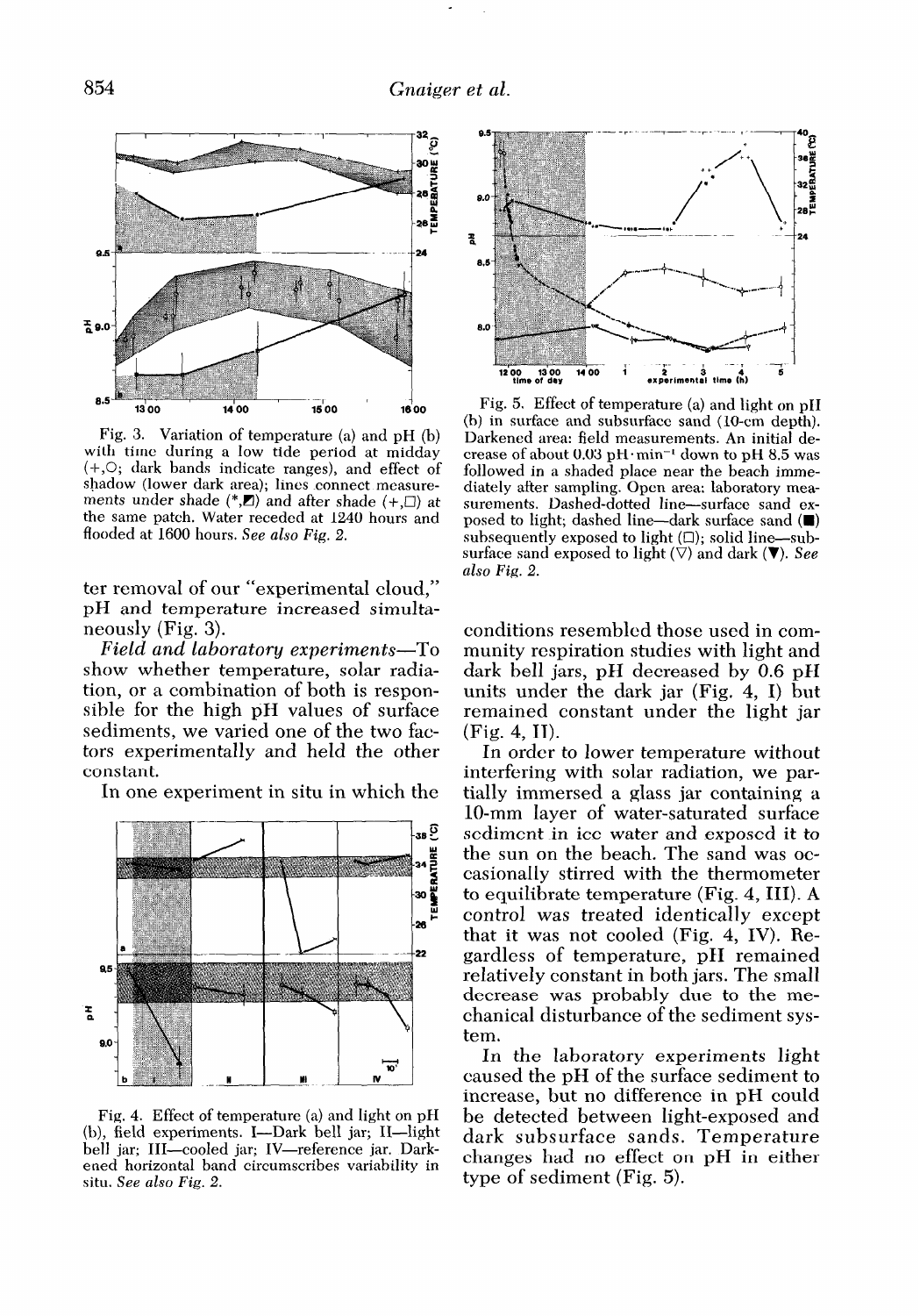### Discussion

General remarks—Records of high pH values in surface sediments are lacking in the literature. This is the more surprising as diurnal fluctuations in pH, reflecting the ratio of algal production to animal respiration, are well known in intertidal rockpools (Newell 1970) and various freshwater and marine environments (Talling 1976; and others). Are diurnal fluctuations of pI1 in marine sediments, as described here, exceptional, or is it merely that their general occurrence has so far remained undetected?

Any investigation excluding the actual surface from measurement (Bruce 1928; Ganapati and Rao 1962; IIartwig 1973; Jansson 1966; Pugh ct al. 1974; Pytkowicz 1971) will miss the alkaline cxtremes in the beach ecosystem (Fig. 1). The dimensions of the glass electrode render mcasurcmcnts of the actual surface of the sediment difficult. With large electrodes our methodological considerations should be followed (see above).

Furthermore, any delay between sampling and pH measurement (Fenchcl and Jansson 1966; Pamatmat 1968) will mask the occurrence of high pH values, since we found that the pII of surface sediment had dropped by 1.2 units within 2 h after  $\max_{\text{max}} \text{supp}(\mathbf{u}|\mathbf{v})$ . The relative stability sampling (Fig. 5). The relative stability<br>of the pH of the subsurface sediment after sampling agrees with other observations (Fanning and Pilson 1971; Pytkowicz  $\frac{1971}{12}$  Thorstenson 1971, Tytw WICZ..<br>1074). 714).<br>Tile as the causal factor

 $\frac{1}{2}$  Light as the causal factor  $\frac{1}{2}$  inc biolog ical nature of the mechanism effecting the observed pH fluctuations was demonstrated by comparison of the reaction to light of surface and subsurface sediments (Fig. 5). Subsurface sediments have much lower photosynthetic potentials (Fenchel and Straaup 1971; Pamatmat 1968; Taylor and Gebelein 1966) and are therefore less susceptible to light-induced changes of pH. Changes of pH due to photosynthetic activity are restricted to the uppermost layer of sediments, bemm into sand and mud (Gomoiu 1967).

Sedimentological and edaphic factors—The high pH values measured at the Bermuda beach expand the limits of the natural environment for marine sediments in the positive  $Eh$  range, given by Baas-Becking et al. (1960). They stated, however, that they were uninformed about the Eh-pH range of calcareous scdiments. As the upper limit of pH is controlled by the precipitation of calcium carbonate, wide pII fluctuations may be restricted to certain types of sediment by such factors as grain size and magnesium content of the carbonate phase (Schmalz and Chavc 1963), protective surface coatings (Pytkowicz 1971), and dissolved organic matter (Chave and Sucss 1970; Berner et al. 1970).

However, some indications of changes of pII associated with light and photosynthesis even in noncalcareous sediments have been reported. Hopkins (1963) measured a difference of 0.4 pH units bctween shaded mud and the mud surface exposed to light. Kiihl (1964) recorded pII values of up to 9.0 in a tide pool on a mud flat, while a shaded pool remained at pH 8.3. High pH values in stagnant tide pools (Amanieu 1969; Pfannkuche ct al. 1975) and runoffs (Pugh et al. 1974) during tidal exposure during the day suggest that similar pH fluctuations may also occur at the exposed surface of sediments  $(K<sub>u</sub>th<sup>1</sup> 1971)$ . However, local penetration of interstitial water from lower levels (Gardner 1975; Hopkins 1963; Kiihl and  $\mathcal{M} = 1000, \ \Omega_{\text{tot}} = 1 \ \text{M} = 1000, \ \Omega_{\text{tot}}$  $\frac{1}{2}$  and  $\frac{1}{2}$  the photosynthetic effect on  $\frac{1}{2}$  or  $\frac{1}{2}$  or  $\frac{1}{2}$  or  $\frac{1}{2}$  or  $\frac{1}{2}$  or  $\frac{1}{2}$  or  $\frac{1}{2}$  or  $\frac{1}{2}$  or  $\frac{1}{2}$  or  $\frac{1}{2}$  or  $\frac{1}{2}$  or  $\frac{1}{2}$  or  $\frac{1}{2}$  or counteract the photosynthetic effect on pH. 1.<br>With fluctuations are very proba-

bly limited to lead to lead the length of the length of the length of the length of the length of the length of bly limited to lenitic beaches, where there is no or very little exchange of the interstitial water (Pollock and Hummon 1971; Riedl and Machan 1972). In an investigation of freshwater sediments, light-dependent elevation of pH was observed even in the wash zone of running waters (Gnaiger and Gruber in prep.); pH values exceeding 10.0 were measured in exposed and water-covered sediments. Substantial pH fluctuations may therefore also be expected in subtidal marine<br>sediments with a dominance of benthic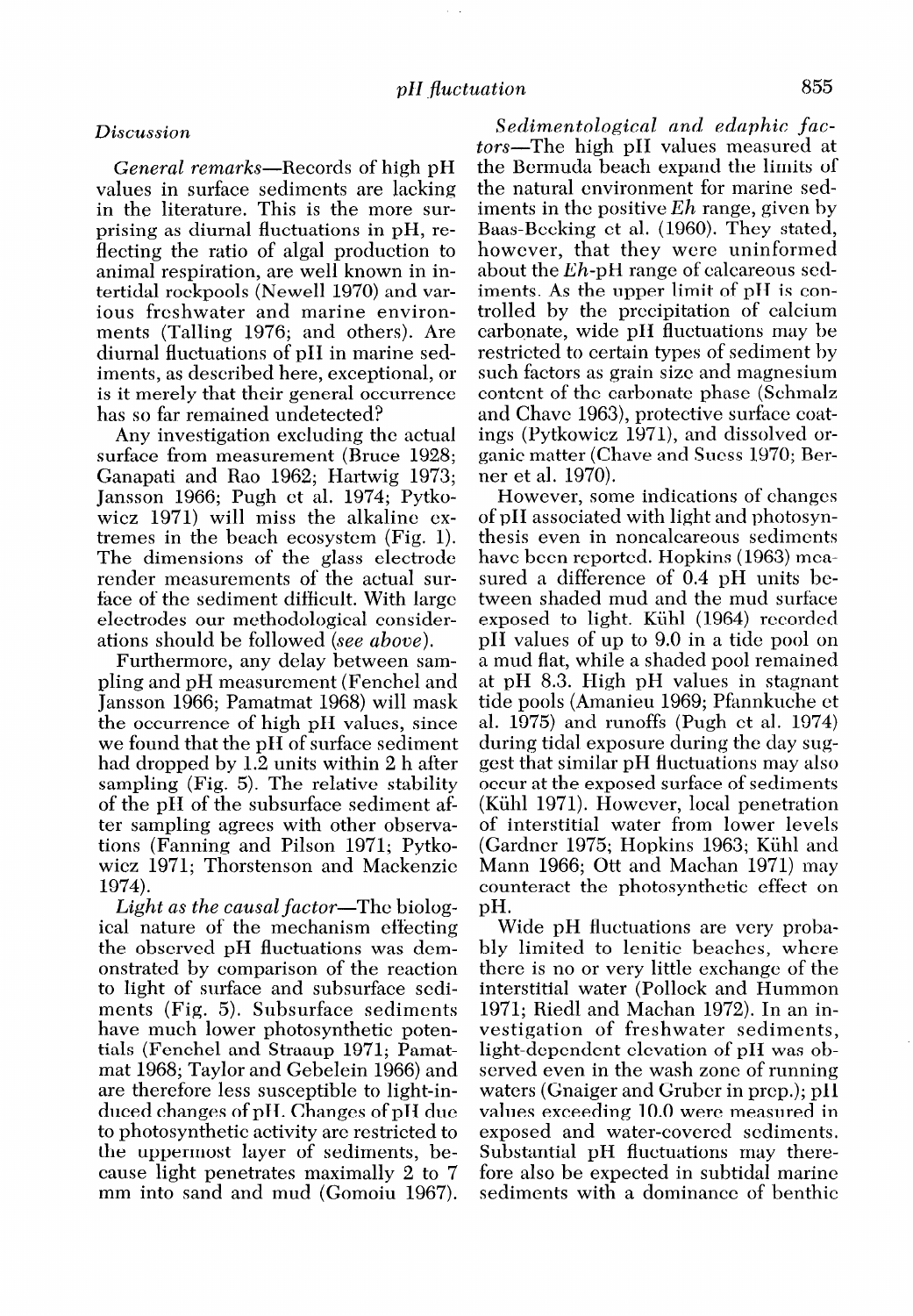over planktonic primary production (Sournia 1976).

Ecological *implications*—If the pH of sediments is to be used as an indicator of pollution (Leppikoski 1968; Makemson 1973; Pugh et al. 1974), further knowledge of the dynamics of pH in the natural environment is needed. Enhanced respiratory rates and anoxic acid production, even in the aerobic surface film of polluted sediments (Makemson 1973; Patriquin and Knowles 1975), will drive pH to lower values and thereby interfere with the creation of alkaline conditions by photosynthetic activity.

IIigh pH values may be considered a limiting factor confining a number of species to the lower, oligoxic or anoxic, layers at times when high pH,  $Eh$ ,  $pO<sub>2</sub>$ , and high temperature prevail at the sediment surface (Wieser ct al. 1974; Wieser 1975).

pH fluctuations as observed in our study may be of importance in understanding sand beach energetics: "With increasing pH values, the concentration of free carbon dioxide and of bicarbonate decreases, and at pH 9.4, photosynthesis of marine green plants ceases even in bright sunlight, because there is no more carbon dioxide or bicarbonate available" (Rheinheimer 1972, p. 1460). Since valucs as high as 9.5 were not exceptional at the beach we studied, inhibition of primary production cannot bc excluded at times of highest radiant energy input into the ecosystem. A conventional method for studying the energy metabolism of benthic communities is the use of light and dark bell jars. As shown in our field experiments, pH drops significantly in the sediment under the dark bell jar and thus may influence community respiration. This effect must be considered in any investigation in which this method is used.

# References

- AKAIYAMA, T., T. SAGI, T. YURA, AND K. KIMURA. 1966. On the distribution of in situ pH in the adjacent seas of Japan. Oceanogr. Mag. 18: 83- 90.
- AMANIEU, M. 1969. Recherches écologiques sur les faunes des plages arbitées de la région

d'Arcachon. Helgol. Wiss. Meeresuntcrs. 19: 455-557.

- BAAS-BECKING, L. G., I. R. KAPLAN, AND D. MOORE. 1960. Limits of the natural cnvironmerit in terms of pH and oxidation-reduction potentials. J. Geol. 68: 243-284.
- BEN-YAAKOV, S. 1970. A method for calculating the in situ pH of seawater. Limnol. Oceanogr. 15: 326-328.
- -. 1973. pH buffering of pore water of recent anoxic marine sediments. 1,imnol. Oceanogr. 18: 86-94.
- -, AND I. R. KAPLAN. 1968. pH-temperature profiles in ocean and lakes using an in situ probe. Limnol. Oceanogr. 13: 688-693.
- BERNER, R. A., M. R. SCOTT, AND C. THOMLIN-SON. 1970. Carbonate alkalinity in the pore waters of anoxic marine sediments. Limnol. Oceanogr. 15: 544-549.
- BRUCE, J. R. 1928. Physical factors on the sandy beach. 2. Chemical changes, carbon dioxide concentration and sulphides. J. Mar. Biol. Assoc. U.K. 15: 553-565.
- CHAVE, K. E., AND E. SEUSS. 1970. Calcium carbonate saturation in seawater: Effects of dissolved organic matter. Limnol. Oceanogr. 15: 633-637.
- COULL, B. C. 1970. Shallow water meiobenthos of the Bermuda platform. Oecologia 4: 325-357.
- FANNING, K. A., ANI) M. E. PILSON. 1971. Interstitial silica and pII in marine sediments: Some effects of sampling procedures. Science 173: 1228-1231.
- FARRIS, R. A. 1976. Systematics and ecology of Gnathostomulida from North Carolina and Bermuda. Ph.D. thesis, Univ. North Carolina.
- FENCHEL, T., AND B. O. JANSSON. 1966. On the vertical distribution of the microfauna in the sediments of a brackish-water beach. Ophelia 3: 161-177.
- -, AND R. J. RIEDL. 1970. The sulfide system: A new biotic community underneath the oxidized layer of marine sand bottoms. Mar. Biol. 7: 155-268.
- -3 AND B. J. STRAAUP. 1971. Vertical distribution of photosynthetic pigments and the pcnetration of light in marine sediments. Oikos 22: 172-182.
- GANAPATI, P. N., AND G. C. RAO. 1962. Ecology of the interstitial fauna inhabiting the sandy beaches of Waltair coast. J. Mar. Biol. Assoc. India 4: 44-57.
- GARDNER, L. R. 1975. Runoff from an intertidal marsh during tidal exposure-recession curves and chemical characteristics. Limnol. Oceanogr. 20: 81-89.
- GIESKES, J. M. 1969. Effect of temperature on the pII of seawater. Limnol. Oceanogr. 14: 679- 685.
- GOMOIU, M. T. 1967. Some quantitative data on light penetration in scdimcnts. Helgol. Wiss. Meereslmters. 15: 120-127.
- IIAR'I'WIG, E. 1973. Die Ciliaten des Gczeitcn-Strandcs dcr Nordsecinsel Sylt. 2. Okologie. Mikrofauna Meercsbodcns 21. 171 p.